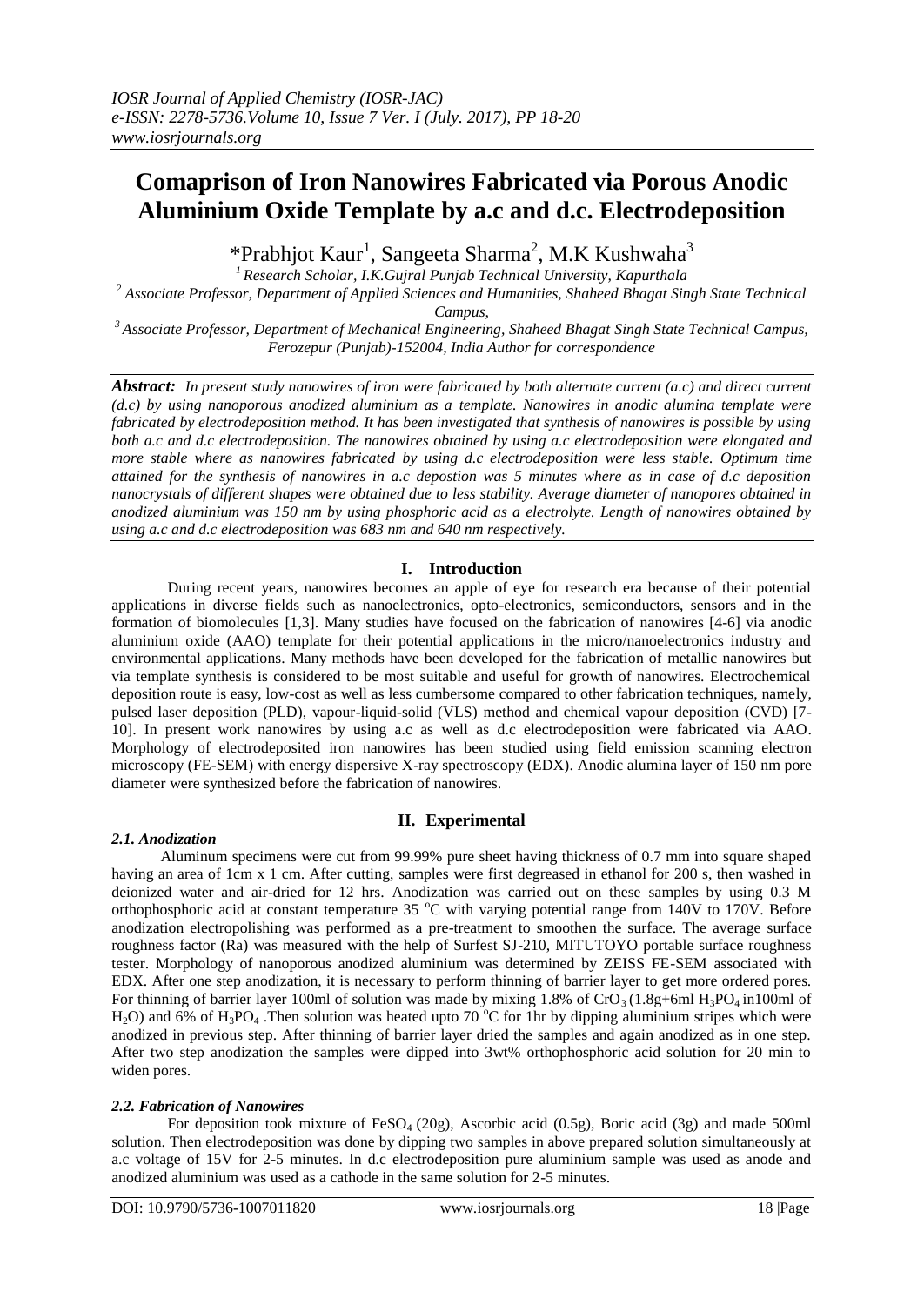### **III. Results And Discussion**

Experiments were carried out at all the parameters detailed above and it has been investigated that the best ordered nanoporous oxide film was obtained when anodization was carried out by using  $0.3 \text{ M H}_3\text{PO}_4$  at 150 V having temperature range  $30 \pm 5$  °C for 1 hr. FE-SEM image at these parameters is shown in figure 1.



**Figure 1. FE-SEM** top view micrographs for anodized samples at 150 V in 0.3 M H<sub>3</sub>P0<sub>4</sub> for 1 hr at 30  $\pm$  5<sup>0</sup>C at a scale of a) 200nm b) 250 nm with FFT showing regularity of pores.

As seen in figure 2, the morphology of iron nanowires obtained of rod shaped having length of 683 nm and having diameter of 103.0 nm by using a.c electrodepostion. Confirmation of iron nanowires was done by EDX compiled with FE-SEM as shown in figure 3.



Figure 2. FE-SEM cross-sectional view micrographs of nanowires anodized at 150 V in 0.3 M H<sub>3</sub>P0<sub>4</sub> for 1 hr at 30 <sup>0</sup>C Iron Nanowires at ac electrodeposition at a scale of 200 nm

Nanowires formed at d.c electrodeposition are shown in figure 3 having length of 643 nm. At d.c electrodeposition there is formation of nanoclusters after 5 minutes as shown in figure 3 (b).